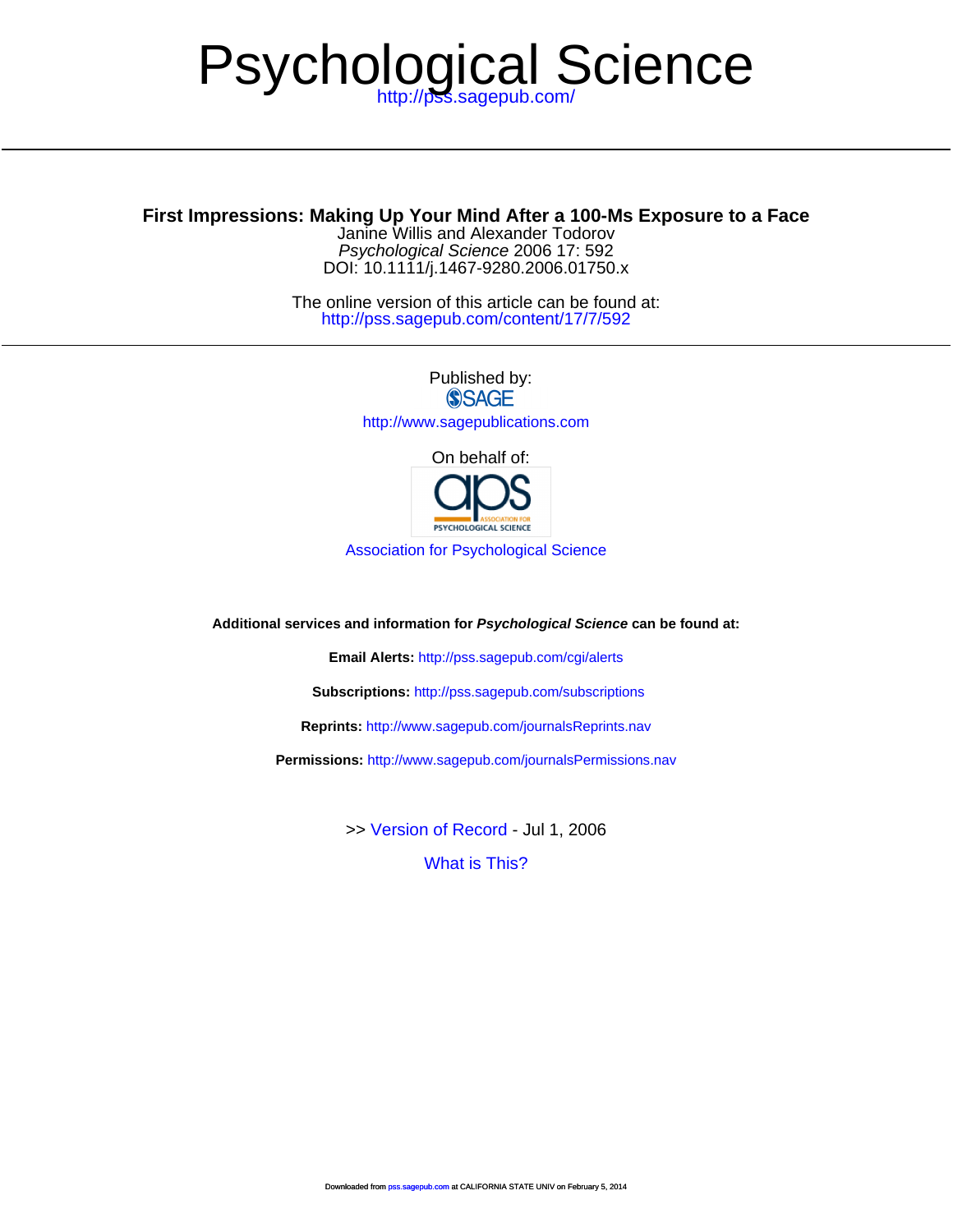### Research Article

## First Impressions

## Making Up Your Mind After a 100-Ms Exposure to a Face

Janine Willis and Alexander Todorov

Princeton University

ABSTRACT—People often draw trait inferences from the facial appearance of other people. We investigated the minimal conditions under which people make such inferences. In five experiments, each focusing on a specific trait judgment, we manipulated the exposure time of unfamiliar faces. Judgments made after a 100-ms exposure correlated highly with judgments made in the absence of time constraints, suggesting that this exposure time was sufficient for participants to form an impression. In fact, for all judgments—attractiveness, likeability, trustworthiness, competence, and aggressiveness—increased exposure time did not significantly increase the correlations. When exposure time increased from 100 to 500 ms, participants' judgments became more negative, response times for judgments decreased, and confidence in judgments increased. When exposure time increased from 500 to 1,000 ms, trait judgments and response times did not change significantly (with one exception), but confidence increased for some of the judgments; this result suggests that additional time may simply boost confidence in judgments. However, increased exposure time led to more differentiated person impressions.

Lavater's (1772/1880) Essays on Physiognomy, which was written in 1772 and reprinted in more than 150 editions by 1940, described in minute detail how to relate facial features to personality traits (e.g., ''the nearer the eyebrows are to the eyes, the more earnest, deep, and firm the character,'' p. 59). Although these ideas strike most people today as ludicrous and bring to mind phrenology, empirical evidence shows that the effects of facial appearance on social outcomes are pervasive. In almost every significant domain of life, attractive people get better outcomes than unattractive people (Hamermesh & Biddle, 1994; Zebrowitz, 1999). The effects of baby-faced appearance are as pervasive as are the effects of attractiveness (Montepare & Zebrowitz, 1998; Zebrowitz, 1999). For example, baby-faced individuals are less likely to receive severe judicial outcomes than mature-faced individuals (Zebrowitz & McDonald, 1991).

From the structure of the face, people form not only global impressions, but also specific trait impressions (Hassin & Trope, 2000). For example, we showed that inferences of competence, based solely on facial appearance, predicted the outcomes of U.S. congressional elections in 2000, 2002, and 2004 (Todorov, Mandisodza, Goren, & Hall, 2005). Although we measured impressions on a variety of traits, including attractiveness, trustworthiness, and likeability, the trait inference that predicted the election outcomes was competence. Competence was also rated as the most important attribute for a person running for a public office. This finding suggests that person attributes that are important for specific decisions are inferred from facial appearance and influence these decisions.

From both the standard-intuition and the rational-actor points of view, trait inferences from facial appearance should not influence important deliberate decisions. However, to the extent that these inferences occur rapidly and effortlessly, their effects on decisions may be subtle and not subjectively recognized. Using the terms of dual-process theories (Chaiken & Trope, 1999; Kahneman, 2003), we have argued that trait inferences from faces can be characterized as fast, intuitive, unreflective System 1 processes that contrast with slow, effortful, and deliberate System 2 processes (Todorov et al., 2005). We provided preliminary evidence for this proposal by showing that inferences of competence based on 1-s exposure to the faces of the winners and the runners-up for the Senate races sufficed to predict the election outcomes.

In this article, we report a series of studies in which we systematically manipulated the exposure time of faces to further explore the minimal conditions under which people make trait inferences from facial appearance. Research on visual processing has shown that high-level object representations can be constructed very rapidly from visual scenes (Grill-Spector & Kanwisher, 2005; Rousselet, Fabre-Thorpe, & Thorpe, 2002; Thorpe, Fize, & Marlot, 1996). It is possible that inferences about socially significant attributes are also rapidly extracted

Address correspondence to Alexander Todorov, Department of Psychology, Green Hall, Princeton University, Princeton, NJ 08544- 1010, e-mail: atodorov@princeton.edu.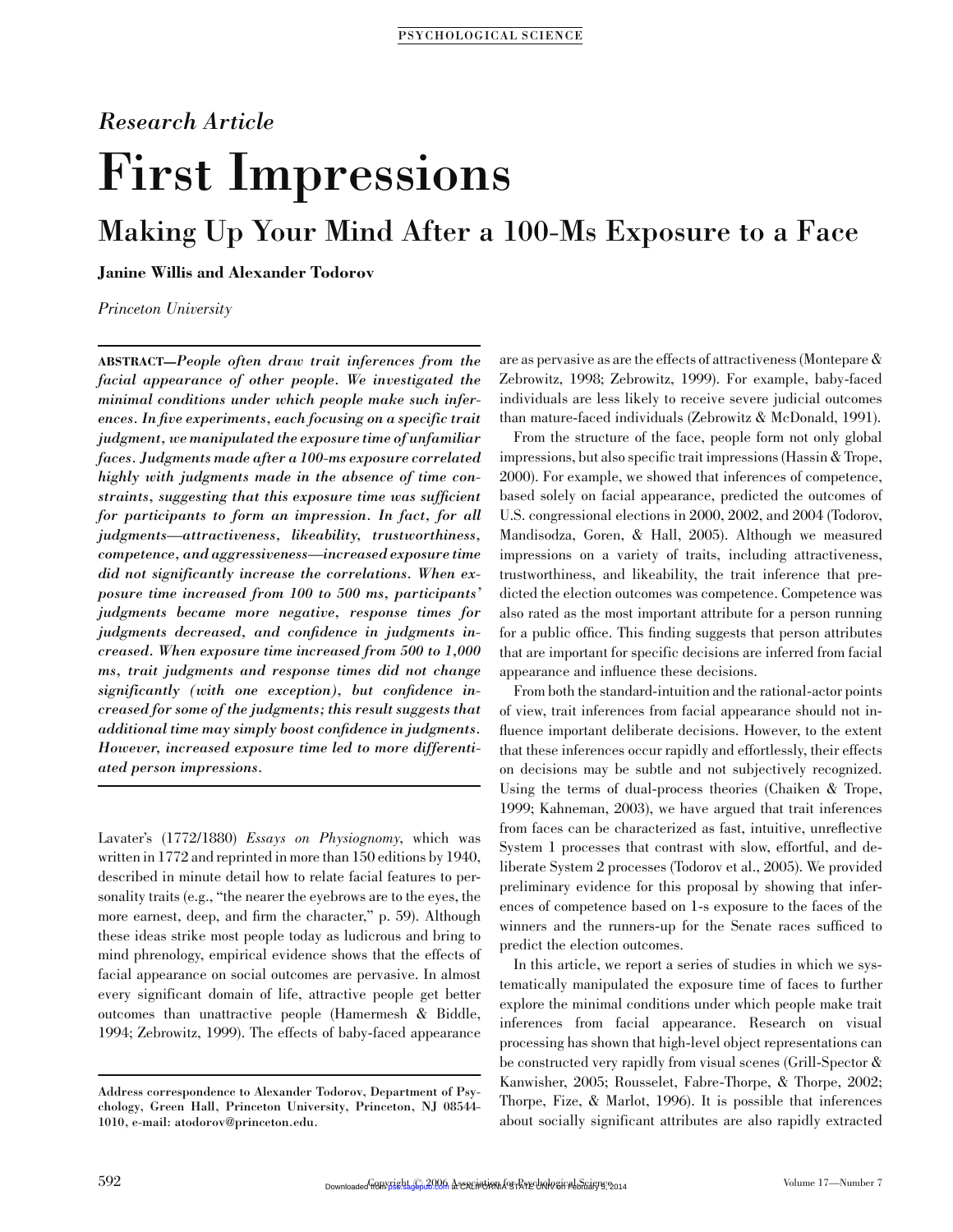#### from facial appearance. We conducted five experiments, each focusing on a different judgment from facial appearance: attractiveness, likeability, competence, trustworthiness, and aggressiveness. Among the studied traits, attractiveness is the only one that is unambiguously related to facial appearance; that is, it is a property of facial appearance. In this respect, judgments of attractiveness provide a benchmark for judgments of character traits. Liking is a global affective response that may require minimal inferential activity (Zajonc, 1980). In contrast to attractiveness and liking, trustworthiness, competence, and aggressiveness are specific traits that have clear behavioral manifestations. These traits are also important for both social and economic interactions.

In all the experiments, faces unfamiliar to the participants were presented for 100 ms, 500 ms, or 1,000 ms. For each face, participants were asked to make a trait judgment and then to express their confidence in that judgment. We tested three hypotheses: (a) that a 100-ms exposure to a face is sufficient for making a trait judgment, (b) that additional exposure time increases confidence in trait judgments without necessarily changing the judgments, and (c) that additional exposure time allows for more differentiated trait impressions.

If trait inferences from faces can be characterized as System 1 inferences, minimal exposure time should be sufficient for trait inferences to occur. In order to obtain criterion judgments, we asked a large group of participants to make trait judgments of the faces in the absence of time constraints. If a 100-ms exposure to a face is sufficient for making a trait inference, then trait judgments made after 100-ms exposure should correlate with judgments made in the absence of time constraints. In contrast, if 100 ms is insufficient, these judgments should be uncorrelated, and only judgments made after longer exposures should correlate with judgments made in the absence of time constraints.

We were also interested in how additional exposure time affects trait judgments and confidence in these judgments. If people commit to a judgment early in time, additional time can serve only as a justification of this judgment. If this is the case, confidence should increase as a function of exposure time, but there should be no corresponding change in judgment. For example, if 500-ms exposure is sufficient for participants to form stable trait judgments, little change in judgments should be observed with additional exposure time. However, additional exposure time may boost confidence in judgments.

Even if trait impressions can be formed after minimal exposure time, additional time may allow for more differentiated impressions. For example, it is possible that after 100-ms exposure, people perform a coarse affective discrimination of faces, such that judgments of different traits are highly correlated. Additional time may allow for more fine-grained impressions based on specific trait attributions, in which case judgments of different traits would be less correlated. We tested these predictions using factor analysis.

#### METHOD

#### Participants

A total of 245 undergraduate students from Princeton University participated in the studies either for payment or for partial course credit. One hundred twenty-eight participated in a preliminary study in which we obtained measures of trait inferences from facial appearance in the absence of time constraints. One hundred seventeen participated in the five main experiments; 20 were asked to make attractiveness judgments, 25 to make liking judgments, 23 to make competence judgments, 24 to make trustworthiness judgments, and 25 to make aggressiveness judgments.

#### Stimuli

In all the studies, we used a database of photographs of 70 amateur actors, 35 females and 35 males between 20 and 30 years of age (Lundqvist, Flykt,  $\&$  Öhman, 1998). In the pictures, all actors wore gray T-shirts, and there were no beards, mustaches, earrings, eyeglasses, or visible makeup. We used frontal head-shot photographs of individuals with neutral expressions. Of the 70 photographs, 2 photographs of males were excluded because of poor quality; we also excluded 2 photographs of females in order to have equal numbers of male and female photographs.

To obtain reliable measures of trait inferences from facial appearance, we presented participants in the preliminary study with the photographs and asked them to judge the degree to which the person in each picture was attractive, likeable, competent, honest or trustworthy, aggressive, extraverted or enthusiastic, sympathetic or warm, dependable or self-disciplined, calm or emotionally stable, open to new experiences or complex, and ambitious. The judgments on the first five dimensions provided the criterion judgments for the five experiments. In the preliminary study, each face was presented on a separate questionnaire page, and the order of the trait judgments was fixed. All judgments were made on a 9-point scale ranging from 1 (not at all) to 9 (extremely). The photographs were randomly divided into three groups, each one containing the same number of males and females, and for each group of photographs, we generated two random orders. Participants were randomly assigned to one of the six sets of photographs (3 groups  $\times$  2 orders) and completed the task at their own pace. Each photograph was rated by 42 or 43 participants. The trait judgments were highly reliable. For the three groups of photographs, the Cronbach alphas were .97, .96, and .95 for attractiveness; .94, .91, and .89 for likeability; .92, .92, and .92 for trustworthiness; .85, .91, and .96 for competence; and .87, .75, and .89 for aggressiveness.

The mean trait judgments across participants served as the criterion judgments for the experiments. To the extent that limited exposure time is sufficient for people to form trait impressions from faces, the experimental judgments made under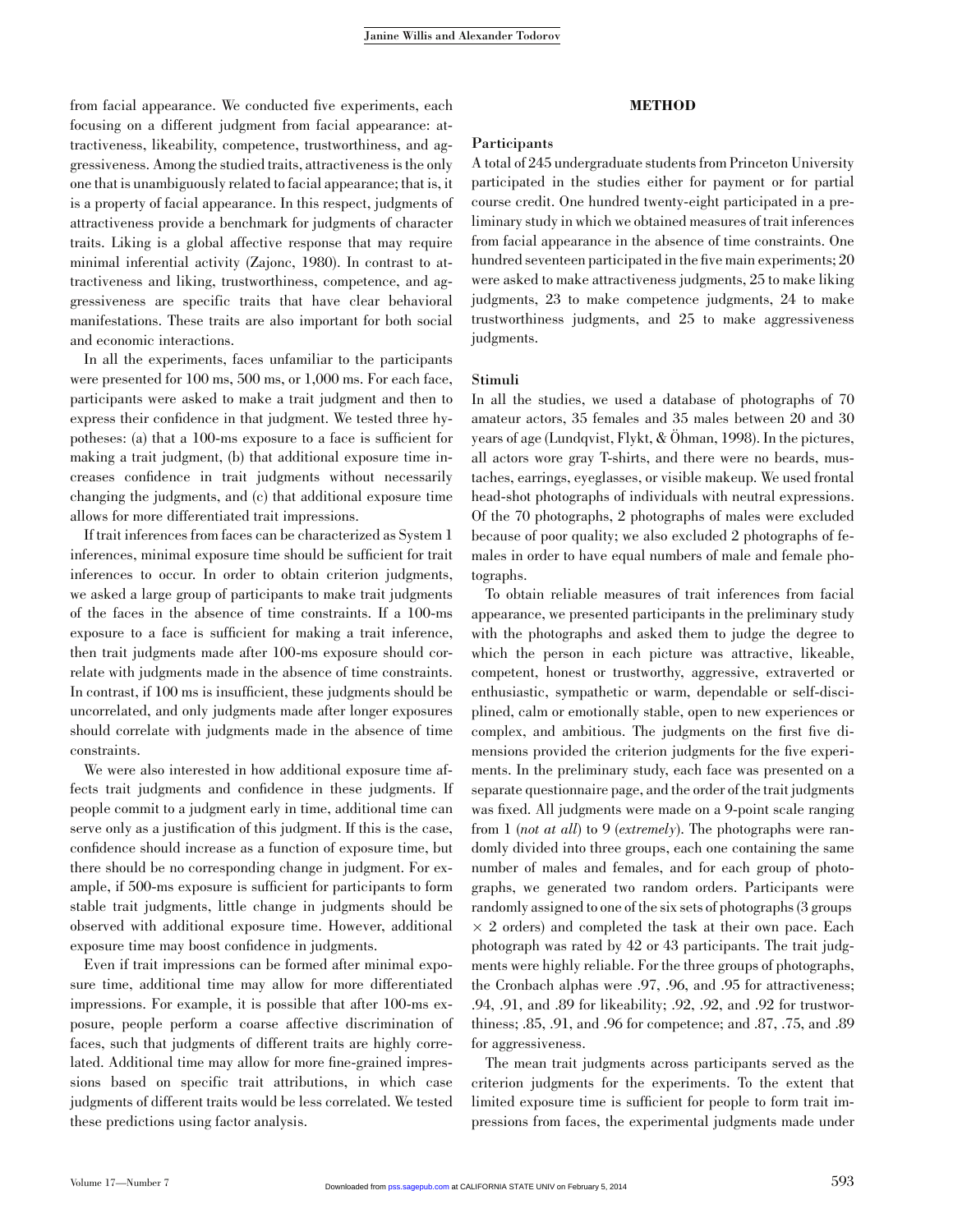time constraints would be expected to correlate with the criterion judgments. It should be noted that, for two reasons, this procedure underestimated the true correlation between judgments made in the absence of time constraints and judgments made with time constraints: The two sets of judgments were measured on different scales (see Procedure) and were made under different conditions (paper-and-pencil questionnaire vs. computer-controlled presentation).

#### Procedure

All five experiments followed the same procedure. Participants were told that this was a study about first impressions and that they should make their decisions as quickly as possible. The instructions emphasized that photographs would be presented for very brief periods of time and that we, the experimenters, were primarily interested in participants' first impressions, or gut feelings. Each experiment started with three practice trials in order to familiarize participants with the task.

For the experimental trials, the 66 faces (33 males and 33 females) were randomly divided into three sets of 22 such that each group had the same number of male and female faces. We created three experimental versions of the stimuli by counterbalancing the exposure time assigned to each set (100, 500, or 1,000 ms). For example, each face from the first set was presented for 100 ms in the first version, for 500 ms in the second version, and for 1,000 ms in the third version. Participants were randomly assigned to one of the three experimental versions. For each participant, 22 of the faces were presented for 100 ms, 22 were presented for 500 ms, and 22 were presented for 1,000 ms. Because we were interested in first impressions, each face was presented only once. Thus, the total number of trials was 66 per participant. The order of trials was randomized for each participant by the computer (i.e., the levels of exposure time were randomly intermixed).

Each trial started with a fixation point  $(+)$  presented for 500 ms at the center of the screen. Then a photograph was presented for 100 ms, 500 ms, or 1,000 ms. Immediately afterward, a

question appeared in the location of the photograph (e.g., ''Is this person competent?''). The only difference among the studies was the trait judgment that participants were asked to make. Participants responded using the computer keyboard, pressing the "/" (slash) key, which was labeled "yes," or pressing the "Z" key, which was labeled "no." Given the limited exposure times, we decided to use dichotomous trait judgments because they are simpler than continuous trait judgments. Further, in the correlation analyses (see the next paragraph), the criterion judgments were correlated with the proportions of trait attributions across participants (i.e., continuous scores; the probability of trait attribution). Following this yes/no judgment, the next screen asked participants to rate how confident they were in their judgment. This rating was made on a 7-point scale, ranging from 1 (least confident) to 7 (most confident). Participants responded by using the number keys at the top of the keyboard. The intertrial interval was 1,500 ms.

To test whether judgments made under limited exposure time correlate with judgments made in the absence of time constraints, we correlated the proportions of trait attributions for each face (at each exposure time) with the mean criterion judgments for that face. Further, for each experiment, we analyzed the proportions of trait attributions, the response times for the trait judgments, and the mean confidence in judgments as a function of exposure time. We removed response time outliers by deleting response times that were 3 standard deviations above the participant's mean. In all experiments, less than 2% of the trials were excluded.

#### RESULTS AND DISCUSSION

#### Correlation of Time-Constrained With Time-Unconstrained Judgments

As shown in Table 1, even after 100-ms exposure to a face, trait judgments were highly correlated with judgments made in the absence of time constraints. Although the correlations for all judgments but attractiveness increased with the increase in

#### TABLE 1

Correlations Between Time-Constrained Trait Judgments From Facial Appearance and Judgments Made in the Absence of Time Constraints

| Trait judgment  | Exposure time             |                        |                           |                        |                           |                        |  |  |
|-----------------|---------------------------|------------------------|---------------------------|------------------------|---------------------------|------------------------|--|--|
|                 | $100 \text{ ms}$          |                        | $500 \text{ ms}$          |                        | $1,000$ ms                |                        |  |  |
|                 | Zero-order<br>correlation | Partial<br>correlation | Zero-order<br>correlation | Partial<br>correlation | Zero-order<br>correlation | Partial<br>correlation |  |  |
| Trustworthiness | .73                       | .63                    | .66                       | .59                    | .74                       | .69                    |  |  |
| Competence      | .52                       | .39                    | .67                       | .58                    | .59                       | .50                    |  |  |
| Likeability     | .59                       | .40                    | .57                       | .46                    | .63                       | .50                    |  |  |
| Aggressiveness  | .52                       | .52                    | .56                       | .58                    | .59                       | .61                    |  |  |
| Attractiveness  | .69                       |                        | .57                       |                        | .66                       |                        |  |  |

Note. The partial correlations control for judgments of attractiveness made after the same exposure time. All correlations were significant,  $p<.001, p_{\rm rep}>.98.$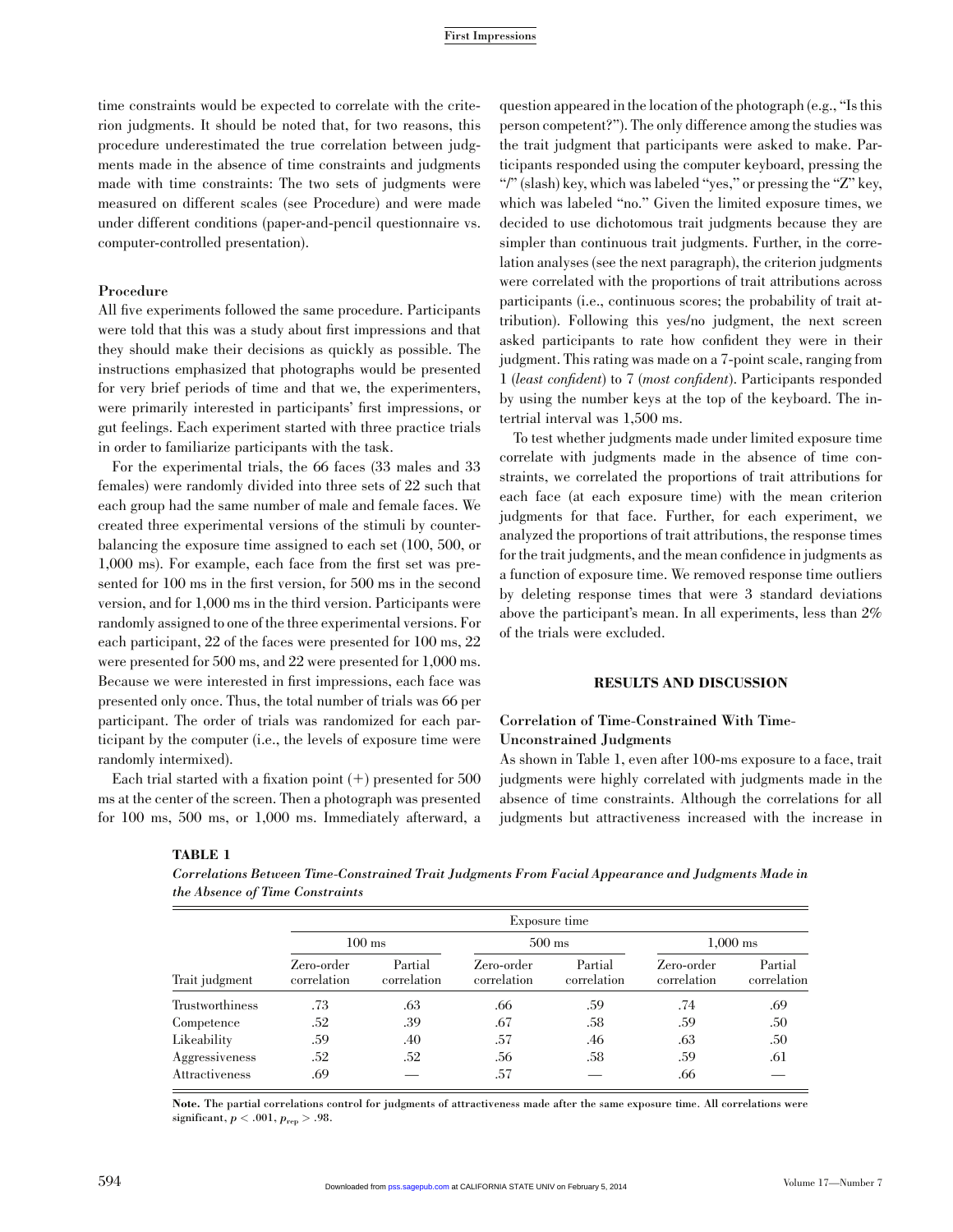

Fig. 1. Percentage of variance in judgments made in the absence of time constraints accounted for by time-constrained trait judgments.

exposure from 100 to 1,000 ms, none of these changes was significant. We compared the correlations at 100 and 500 ms, at 500 and 1,000 ms, and at 100 and 1,000 ms using Williams's test for dependent correlations (Steiger, 1980). None of these tests reached significance.

We expected that we would find the highest correlation for judgments of attractiveness. Attractiveness, after all, is a property of facial appearance. However, the correlations for judgments of trustworthiness were slightly higher. We also conducted partial correlation analyses, controlling for judgments of attractiveness, to rule out the possibility that the judgments made after limited exposure time simply reflected an attractiveness halo effect. Although the correlations were reduced (Table 1), they remained highly reliable for all judgments. Comparing the difference between the zero-order and the partial correlations at the different levels of exposure time suggests that the effect of attractiveness on trait judgments was reduced with increased exposure to the faces. The partial correlations increased with increased exposure time, but as in the case of the zero-order correlations, none of the changes reached significance.

How much of the variance in time-unconstrained judgments can be accounted for by time-constrained judgments? To answer this question, we conducted three regression analyses (one for each level of exposure time) in which time-unconstrained  $j$ udgments (5 types of  $j$ udgment  $\times$  66 faces) were regressed on time-constrained judgments and dummy variables controlling for the type of judgments (4) and the face stimuli (65). As shown in Figure 1, with the increase in exposure from 100 to 1,000 ms, the variance accounted for increased only 2.2%. Although we did not include conditions in which participants were exposed to faces for more than 1,000 ms, it is reasonable to assume that the explained variance could not be improved with longer exposures. Assuming that the average reliability of the judgments is .90, the ceiling of the explained variance should be, on average, 81.0%. Given that the procedures for collecting the time-constrained judgments and the time-unconstrained (criterion) judgments were different and that these differences could have increased the error variance, the accounted-for variance at 1,000-ms exposure (74.9%) seems very close to the possible ceiling.

#### Analysis Within Experiments

All judgments showed the same pattern as a function of exposure time. As shown in the top panel of Figure  $2<sup>1</sup>$ , when exposure time increased from 100 to 500 ms, judgments became more negative (for all judgments,  $p < .05$ ,  $p_{\text{rep}} > .91$ ,  $d > 0.85$ ). Faces were perceived as less attractive, less likeable, less trustworthy, less competent, and more aggressive. The mean level of judgments stabilized at the 500-ms exposure, and no significant changes were observed for the increase to 1,000-ms exposure. As shown in the middle panel of Figure 2, when exposure time increased from 100 to 500 ms, response times for all five judgments decreased (for all judgments,  $p < .05$ ,  $p_{\text{rep}} > .93$ ,  $d > 0.91$ ). As with the trait judgments, little change was observed when exposure time increased from 500 to 1,000 ms; although response times continued to decrease, the only significant effect was for trustworthiness judgments,  $t(23) = 4.14$ ,  $p_{\text{rep}} = .99$ ,  $d = 1.73$ .

As shown in the bottom panel of Figure 2, when exposure time increased from 100 to 500 ms, confidence in all five judgments increased. The only effect that did not reach significance was for judgments of aggressiveness,  $t(24) = 1.47$ ,  $p_{\text{rep}} = .84$ ,  $d = 0.60$ (for the other four judgments,  $p < .05$ ,  $p_{\text{rep}} > .93$ ,  $d > 0.94$ ). When exposure time increased from 500 to 1,000 ms, confidence in judgments, except judgments of competence, increased again. Although this increase in confidence was significant only for attractiveness judgments,  $t(19) = 2.59$ ,  $p_{\text{rep}} = .95$ ,  $d = 1.19$ , and approached significance for trustworthiness judgments,  $t(23) = 1.94, p_{\text{rep}} = .90, d = 0.81$ , the combined p value from all five experiments was  $.028 (z = 2.20)$ , and the average effect size d was 0.41.

#### Relations Between Trait Inferences

We conducted principal-components analyses with Varimax rotation to test whether person impressions became more differentiated as a function of increased exposure to the faces. As shown in Table 2, the analyses for both the 100-ms and the 500 ms exposure times identified only one factor, suggesting a coarse positive/negative discrimination. All positive traits had high positive loadings on the factor, and aggressiveness had a high negative loading. This factor accounted for 62.5% of the variance in judgments made after 100-ms exposure and 58.3% of the variance in judgments made after 500-ms exposure. The difference in the explained variance suggests that judgments made after 100-ms exposure were more correlated than judgments

<sup>&</sup>lt;sup>1</sup>The analyses we report here were conducted at the level of participants (i.e., analyzed the mean judgments across faces). We conducted the same analyses at the level of faces (i.e., analyzed the mean judgments across participants) and obtained identical results.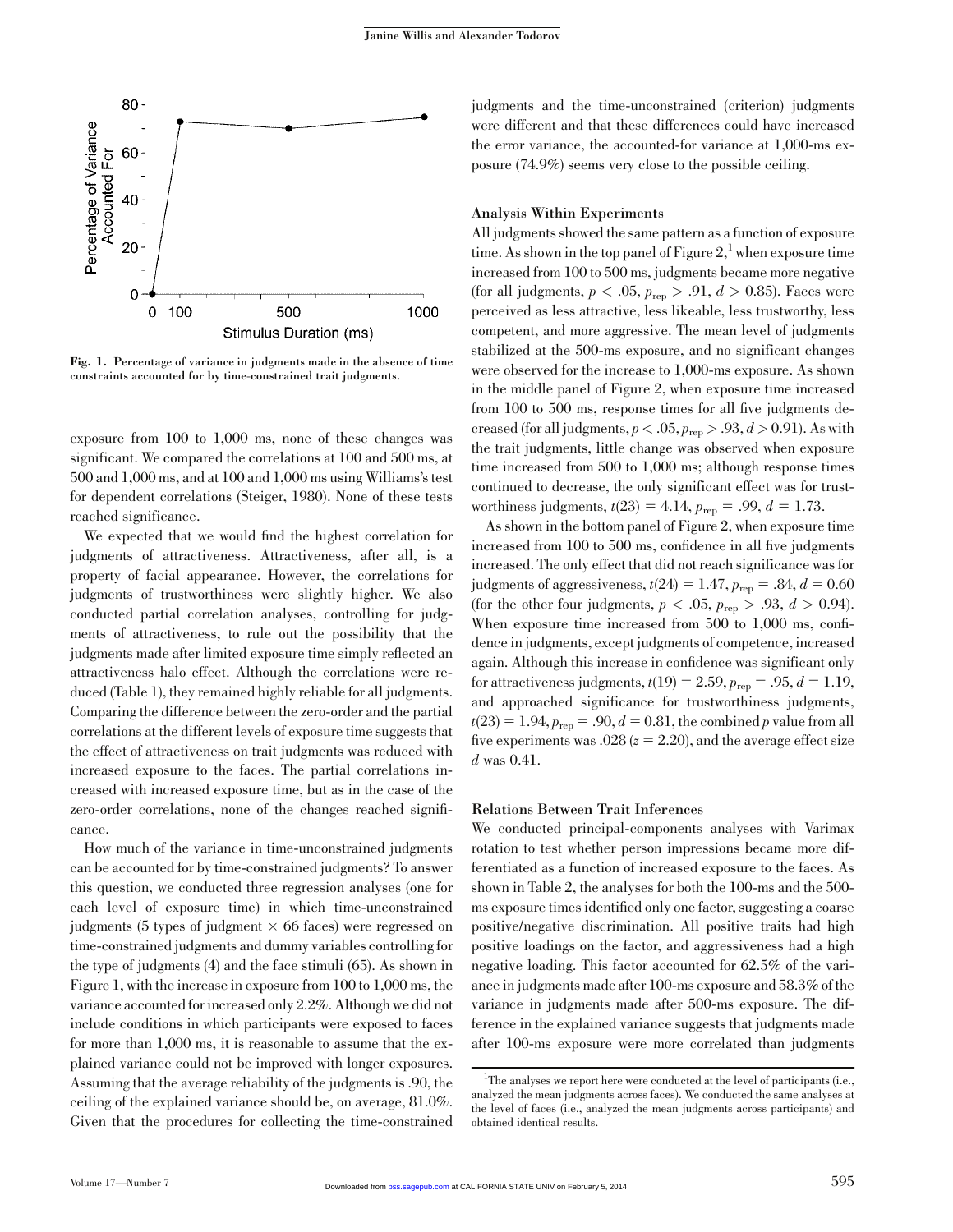

Fig. 2. Probability of trait attribution (top panel), response time (middle panel), and confidence in trait judgment (bottom panel) as a function of the trait being judged and exposure time. The probability of trait attribution of aggressiveness is reversed (i.e., higher probability means fewer attributions of aggressiveness) so that for all traits, higher probabilities reflect more positive valence. Confidence judgments were made on a 7-point scale, ranging from 1 (least confident) to 7 (most confident). Error bars show within-subjects standard errors.

#### TABLE 2

Factor Loadings of Trait Judgments on Factors Identified in the Principal Components Analysis With Varimax Rotation

|                 | Exposure time         |           |            |          |  |  |
|-----------------|-----------------------|-----------|------------|----------|--|--|
|                 | $100$ ms:<br>Factor 1 | $500$ ms: | $1,000$ ms |          |  |  |
| Trait judgment  |                       | Factor 1  | Factor 1   | Factor 2 |  |  |
| Trustworthiness | .85                   | .83       | .61        | .61      |  |  |
| Competence      | .81                   | .84       | .91        | .06      |  |  |
| Likeability     | .81                   | .81       | .79        | .33      |  |  |
| Attractiveness  | .81                   | .72       | .84        | .00      |  |  |
| Aggressiveness  | $-.66$                | $-.58$    | $-.01$     | -.96     |  |  |

Note. For each exposure time, factor analyses were performed on the aggregated judgments for each face. Only factors with eigenvalues greater than 1 were extracted.

made after 500-ms exposure. In contrast to the analyses for the 100- and 500-ms exposure times, the analysis for the 1,000-ms exposure time identified two orthogonal factors, suggesting a more differentiated person impression. The first factor accounted for 50.5% of the variance, and the second accounted for 27.8%. The first factor comprised all positive traits, and the second factor contrasted aggressiveness and trustworthiness. Attractiveness and competence were practically unrelated to aggressiveness in this factor solution.

#### GENERAL DISCUSSION

Our findings suggest that as minimal an exposure as 100 ms is sufficient for people to make a specific trait inference from a stranger's face. For all five traits, judgments made after 100-ms exposure to a face were highly correlated with judgments made in the absence of time constraints. In fact, additional exposure time did not increase these correlations. In this context, revisiting the response times for the judgments is informative. Response times decreased when exposure time increased from 100 to 500 ms. However, response times were measured from the offset of the face to the response. Thus, in the 500-ms condition, participants had an extra 400 ms to compute their judgments. If participants computed the judgments faster in the 500-ms condition than in the 100-ms condition, the response times should have decreased by more than 400 ms in the former condition. However, for all five judgments, the response times in the 500-ms condition decreased by less than 400 ms, suggesting that the judgments were computed as fast, if not faster, in the 100-ms condition as in the 500-ms condition.

Although judgments were formed after 100-ms exposure to the faces, participants' trait judgments shifted systematically as a function of increased exposure time. When exposure time increased from 100 to 500 ms, judgments became more negative. The positivity in judgments made after 100-ms exposure shows that the person positivity bias (Sears, 1983) may be particularly pronounced under conditions of minimal information in a safe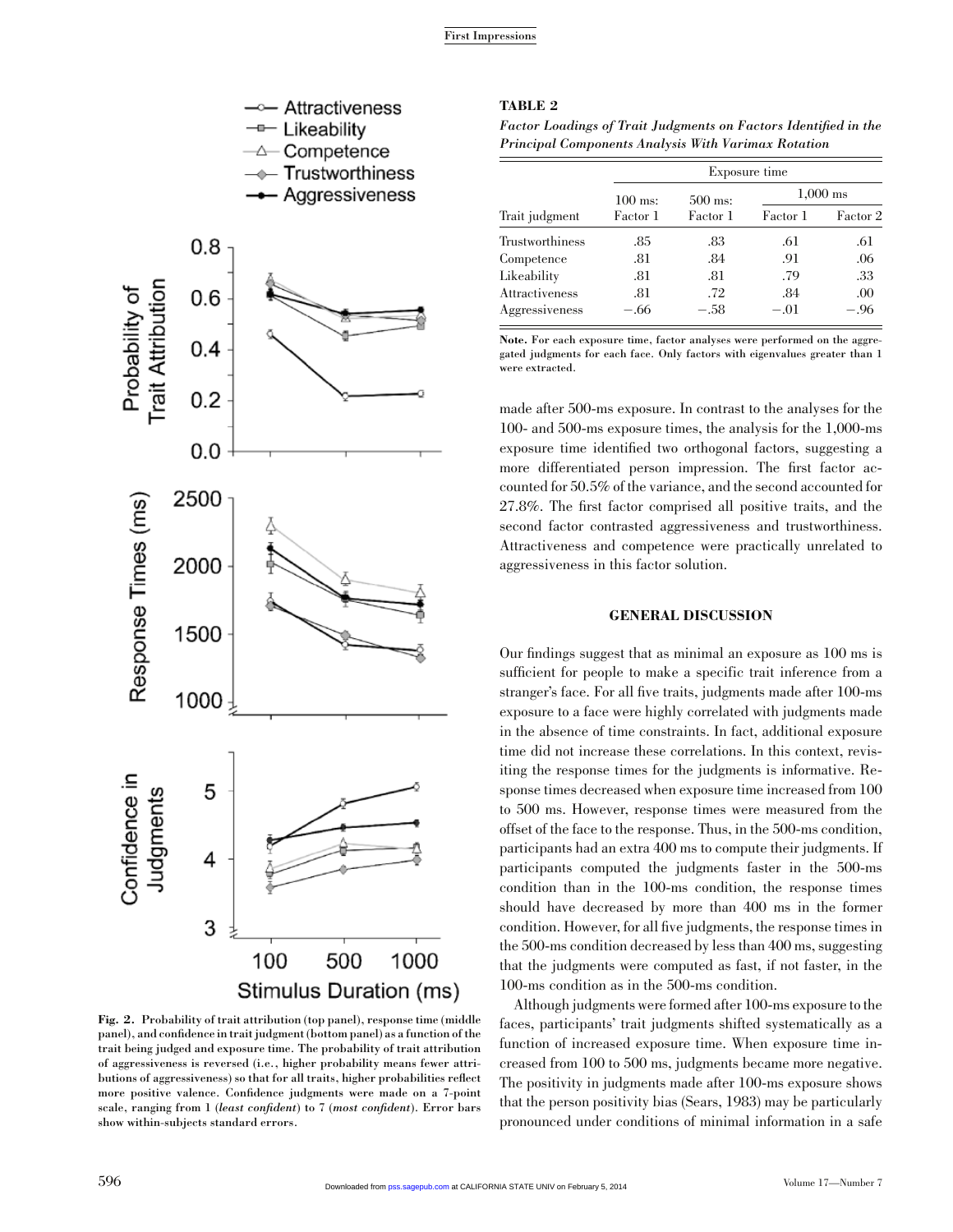experimental environment. When exposure time increased from 500 to 1,000 ms, none of the judgments shifted significantly, which suggests that a 500-ms exposure was sufficient for participants to create a subjectively satisfying trait impression. This interpretation is consistent with the findings for confidence. The increase in confidence was larger when exposure time increased from 100 to 500 ms than when it increased from 500 ms to 1,000 ms. Although judgments did not change when exposure time increased from 500 to 1,000 ms, confidence in judgments did increase for four of the five judgments. These findings suggest that minimal exposure to faces is sufficient for people to form trait impressions, and that additional exposure time can simply boost confidence in these impressions. That is, additional encounters with a person may serve only to justify quick, initial, on-line judgments.

We expected that the highest correlation between judgments made after 100-ms exposure and judgments made in the absence of time constraints would be for judgments of attractiveness. However, trustworthiness judgments showed the highest correlation. In hindsight, this finding is not surprising. Evolutionary psychologists have argued that detection of trustworthiness is essential for human survival (Cosmides & Tooby, 1992). Further, functional neuroimaging studies show that detection of trustworthiness in a face may be a spontaneous, automatic process linked to activity in the amygdala (Winston, Strange, O'Doherty, & Dolan, 2002), a subcortical brain structure implicated in the detection of potentially dangerous stimuli (Amaral, 2002). Work with patients with bilateral amygdala damage shows impaired ability to discriminate between trustworthy and untrustworthy faces (Adolphs, Tranel, & Damasio, 1998). These findings are consistent with the idea that people can be especially efficient in making inferences of trustworthiness, as shown by our findings. In fact, only judgments of attractiveness were as fast as judgments of trustworthiness in the present study.

We showed that a 100-ms exposure to a face suffices for people to make a trait inference, but we did not show that this is the minimum exposure that allows such inferences. Grill-Spector and Kanwisher (2005) showed that object categorization decisions were as fast as object detection decisions, concluding that "as soon as you know it is there, you know what it is." In fact, the accuracy of decisions was above chance for durations as short as 33 ms in their study. Identifying the lower limit of exposure time for inferring socially significant attributes from faces is an important task. Maybe, as soon as a face is there, you know whether to trust it. One implication of the current findings is that different trait judgments can have different time thresholds. For example, trustworthiness in a face may be inferred earlier than competence in a face.

To the extent that people form differentiated person impressions from facial appearance, additional exposure to a face can facilitate the formation of such impressions. The data from the factor analysis are consistent with this hypothesis. With increased exposure time, trait judgments became less correlated, suggesting a more fine-grained discrimination. For example, after 1,000-ms exposure, judgments of aggressiveness were independent of judgments of attractiveness and competence. The partial correlation analysis, showing that the effect of attractiveness on trait judgments decreased with increased exposure time, is also consistent with this hypothesis.

#### **CONCLUSIONS**

As minimal an exposure time as a tenth of a second is sufficient for people to make a specific trait inference from facial appearance. Additional exposure time increases confidence in judgments and allows for more differentiated trait impressions. However, the judgments are already anchored on the initial inference. Coupled with findings suggesting that inferences from facial appearance may be uncontrollable (Hassin & Trope, 2000, Experiment 4), our findings suggest that trait inferences from facial appearance can be characterized as fast, intuitive, System 1 processes. Lavater (1772/1880) might have been right about one thing: ''Whether they are or are not sensible of it, all men [and women] are daily influenced by physiognomy'' (p. 9). Not only trait inferences from facial appearance, but more generally inferences about other people may be effortless (e.g., Todorov & Uleman, 2003; Uleman, Blader, & Todorov, 2005). Person impressions are created effortlessly on-line from minimal information.

Acknowledgments—We thank Andy Conway and Ran Hassin for comments on an earlier version of this article and Manish Pakrashi for his help in running the experiments. This research was supported by National Science Foundation Grant BCS-0446846 to Alexander Todorov.

#### REFERENCES

- Adolphs, R., Tranel, D., & Damasio, A.R. (1998). The human amygdala in social judgment. Nature, 393, 470–474.
- Amaral, D.G. (2002). The primate amygdala and the neurobiology of social behavior: Implications for understanding social anxiety. Biological Psychiatry, 51, 11–17.
- Chaiken, S., & Trope, Y. (Eds.). (1999). Dual process theories in social psychology. New York: Guilford Press.
- Cosmides, L., & Tooby, J. (1992). Cognitive adaptations for social exchange. In J.H. Barkow, L. Cosmides, & J. Tooby (Eds.), The adapted mind: Evolutionary psychology and the generation of culture (pp. 163–228). London: Oxford University Press.
- Grill-Spector, K., & Kanwisher, N. (2005). Visual recognition: As soon as you know it is there, you know what it is. Psychological Science, 16, 152–160.
- Hamermesh, D., & Biddle, J. (1994). Beauty and the labor market. The American Economic Review, 84, 1174–1194.
- Hassin, R., & Trope, Y. (2000). Facing faces: Studies on the cognitive aspects of physiognomy. Journal of Personality and Social Psychology, 78, 837–852.
- Kahneman, D. (2003). A perspective on judgment and choice. American Psychologist, 58, 697–720.